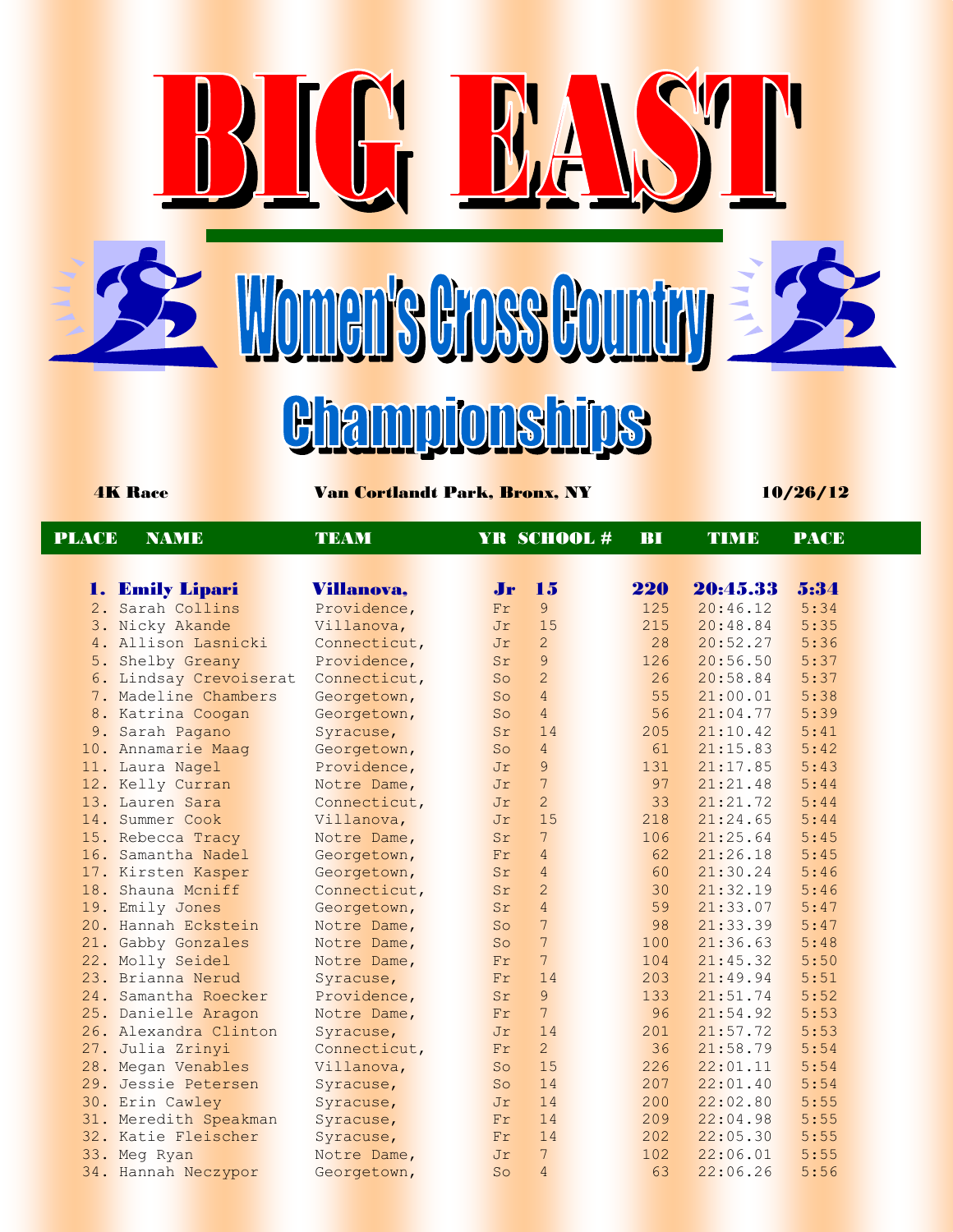| 35. Angelica Peck       | Syracuse,      | Fr | 14              | 206 | 22:06.92 | 5:56 |
|-------------------------|----------------|----|-----------------|-----|----------|------|
| 36. Jessica Rydberg     | Notre Dame,    | Sr | 7 <sup>1</sup>  | 103 | 22:08.29 | 5:56 |
|                         |                |    |                 | 57  |          |      |
| 37. Jenna Davidner      | Georgetown,    | So | $4\overline{ }$ |     | 22:12.51 | 5:57 |
| 38. Nicole Rozario      | South Florida, | Sr | 12              | 195 | 22:18.48 | 5:59 |
| 39. Rachel Schneider    | Georgetown,    | Jr | $\overline{4}$  | 66  | 22:24.17 | 6:00 |
| 40. Alexa Aragon        | Notre Dame,    | Jr | $7\phantom{.0}$ | 95  | 22:24.98 | 6:01 |
| 41. Molly Hanson        | Marquette,     | Fr | $6\phantom{.}6$ | 84  | 22:27.80 | 6:01 |
| 42. Stephanie Schappert | Villanova,     | So | 15              | 224 | 22:31.97 | 6:02 |
| 43. Kimberly Spano      | Syracuse,      | Jr | 14              | 208 | 22:36.15 | 6:04 |
|                         |                |    |                 |     |          |      |
| 44. Molly Keating       | Providence,    | Fr | $\mathsf 9$     | 127 | 22:36.82 | 6:04 |
| 45. Brigitte Mania      | Connecticut,   | Jr | $\overline{c}$  | 31  | 22:36.98 | 6:04 |
| 46. Kimberly Moran      | Connecticut,   | Sr | $\overline{2}$  | 32  | 22:41.84 | 6:05 |
| 47. Emily Clay          | Cincinnati,    | So | $\mathbf{1}$    | 12  | 22:45.52 | 6:06 |
| 48. Courtney Chapman    | Villanova,     | So | 15              | 217 | 22:46.85 | 6:06 |
| 49. Meghan Smith        | Villanova,     | Sr | 15              | 225 | 22:49.69 | 6:07 |
| 50. Kelli Williams      | South Florida, | So | 12              | 196 | 22:52.48 | 6:08 |
| 51. Kellie Greenwood    |                |    | $6\overline{6}$ | 83  | 22:53.53 | 6:08 |
|                         | Marquette,     | Fr |                 |     |          |      |
| 52. Rebecca Pachuta     | Marquette,     | Jr | 6               | 86  | 22:56.50 | 6:09 |
| 53. Sarah Poirier       | Marquette,     | Fr | $6\phantom{.}6$ | 87  | 23:02.63 | 6:11 |
| 54. Abby Mace           | Connecticut,   | Fr | $\overline{c}$  | 29  | 23:08.06 | 6:12 |
| 55. Hannah Frett        | Marquette,     | Jr | $6\phantom{.}6$ | 82  | 23:09.28 | 6:12 |
| 56. Kayla Keddal        | Pittsburgh,    | Jr | $\,8\,$         | 117 | 23:10.18 | 6:13 |
| 57. Michelle Molodynia  | Louisville,    | So | 5               | 76  | 23:10.82 | 6:13 |
|                         | Cincinnati,    | So | $\mathbf{1}$    | 19  | 23:10.90 | 6:13 |
| 58. Kaitlyn Meyer       |                |    |                 |     |          |      |
| 59. Brianna Deming      | Rutgers,       | Jr | 10              | 142 | 23:11.08 | 6:13 |
| 60. Erin Murphy         | Providence,    | Jr | 9               | 130 | 23:13.65 | 6:14 |
| 61. Katelyn Sischo      | Providence,    | Fr | $\mathsf 9$     | 134 | 23:14.72 | 6:14 |
| 62. Kayla Spencer       | Marquette,     | Fr | $6\phantom{.}6$ | 90  | 23:14.93 | 6:14 |
| 63. Allison Payenski    | Rutgers,       | So | 10              | 144 | 23:19.96 | 6:15 |
| 64. Christina Sliepka   | Marquette,     | Sr | $6\overline{6}$ | 89  | 23:21.34 | 6:16 |
| 65. Felicia O'donnell   | Rutgers,       | So | 10              | 143 | 23:24.17 | 6:16 |
|                         |                |    |                 | 221 |          | 6:17 |
| 66. Kelsey Margey       | Villanova,     | Fr | 15              |     | 23:25.82 |      |
| 67. Ariann Neutts       | Villanova,     | Jr | 15              | 222 | 23:25.92 | 6:17 |
| 68. Jacqueline Kasal    | Depaul,        | So | $\mathsf 3$     | 45  | 23:27.44 | 6:17 |
| 69. Morgan Perry        | Pittsburgh,    | So | $\,8\,$         | 121 | 23:29.27 | 6:18 |
| 70. Cayla Del Piano     | Pittsburgh,    | Fr | 8               | 116 | 23:30.21 | 6:18 |
| 71. Lauren Mullins      | Providence,    | Fr | $\overline{9}$  | 129 | 23:32.76 | 6:19 |
| 72. Ashley Earman       | Cincinnati,    | So | $1\,$           | 14  | 23:33.47 | 6:19 |
| 73. Alexandra Cady      | Pittsburgh,    | Fr | $\mathbf{8}$    | 115 | 23:35.95 | 6:20 |
| 74. Hillary Boxheimer   | Pittsburgh,    | Fr | $\,8\,$         | 112 | 23:38.05 | 6:20 |
|                         |                |    |                 |     |          |      |
| 75. Paige Anderson      | Pittsburgh,    | Fr | 8               | 110 | 23:38.65 | 6:20 |
| 76. Elisia Meyle        | Marquette,     | So | $6\overline{6}$ | 85  | 23:39.97 | 6:21 |
| 77. Hughnique Rolle     | Seton Hall,    | Sr | 11              | 179 | 23:40.78 | 6:21 |
| 78. Rashmi Singh        | Rutgers,       | Jr | 10              | 147 | 23:44.23 | 6:22 |
| 79. Anne Pace           | Cincinnati,    | Fr | $\mathbf{1}$    | 20  | 23:47.88 | 6:23 |
| 80. Allison Cooper      | Connecticut,   | Sr | $\overline{2}$  | 25  | 23:49.71 | 6:23 |
| 81. Jennifer Spitzer    | Rutgers,       | Sr | 10              | 148 | 23:55.24 | 6:25 |
| 82. Sarah Ball          |                | Jr | $6\overline{6}$ | 80  | 23:56.43 | 6:25 |
|                         | Marquette,     |    |                 |     |          |      |
| 83. Alexis Bean         | St. John's,    | Sr | 13              | 156 | 23:57.21 | 6:25 |
| 84. Paige Senatore      | Rutgers,       | Fr | 10              | 146 | 23:58.28 | 6:26 |
| 85. Nyala Edding        | Seton Hall,    | Jr | 11              | 172 | 24:07.08 | 6:28 |
| 86. Lindsay Bertulis    | Rutgers,       | Sr | 10              | 140 | 24:10.44 | 6:29 |
| 87. Alex Mahle          | Cincinnati,    | Fr | 1               | 16  | 24:13.81 | 6:30 |
| 88. Kerri Butler        | St. John's,    | Fr | 13              | 157 | 24:14.89 | 6:30 |
| 89. Kathryn Born        | Pittsburgh,    | Fr | 8 <sup>°</sup>  | 111 | 24:16.49 | 6:30 |
|                         |                |    |                 |     |          |      |
| 90. Taylor Hynes        | Depaul,        | So | $\mathbf{3}$    | 44  | 24:18.20 | 6:31 |
| 91. Jessie Prendergast  | South Florida, | Jr | 12              | 193 | 24:20.06 | 6:31 |
| 92. Chelsea Trant       | St. John's,    | Sr | 13              | 163 | 24:26.44 | 6:33 |
| 93. Amber Mcateer       | Pittsburgh,    | Fr | 8 <sup>1</sup>  | 118 | 24:30.26 | 6:34 |
| 94. May Migton          | Seton Hall,    | So | 11              | 176 | 24:32.28 | 6:35 |
| 95. Kelsey Cramsey      | Louisville,    | Fr | 5               | 70  | 24:33.34 | 6:35 |
| 96. Amber Mcalpine      | Cincinnati,    | So | $\mathbf{1}$    | 17  | 24:38.45 | 6:36 |
|                         |                |    |                 |     |          |      |
| 97. Michelle Duffy      | St. John's,    | Sr | 13              | 159 | 24:38.56 | 6:36 |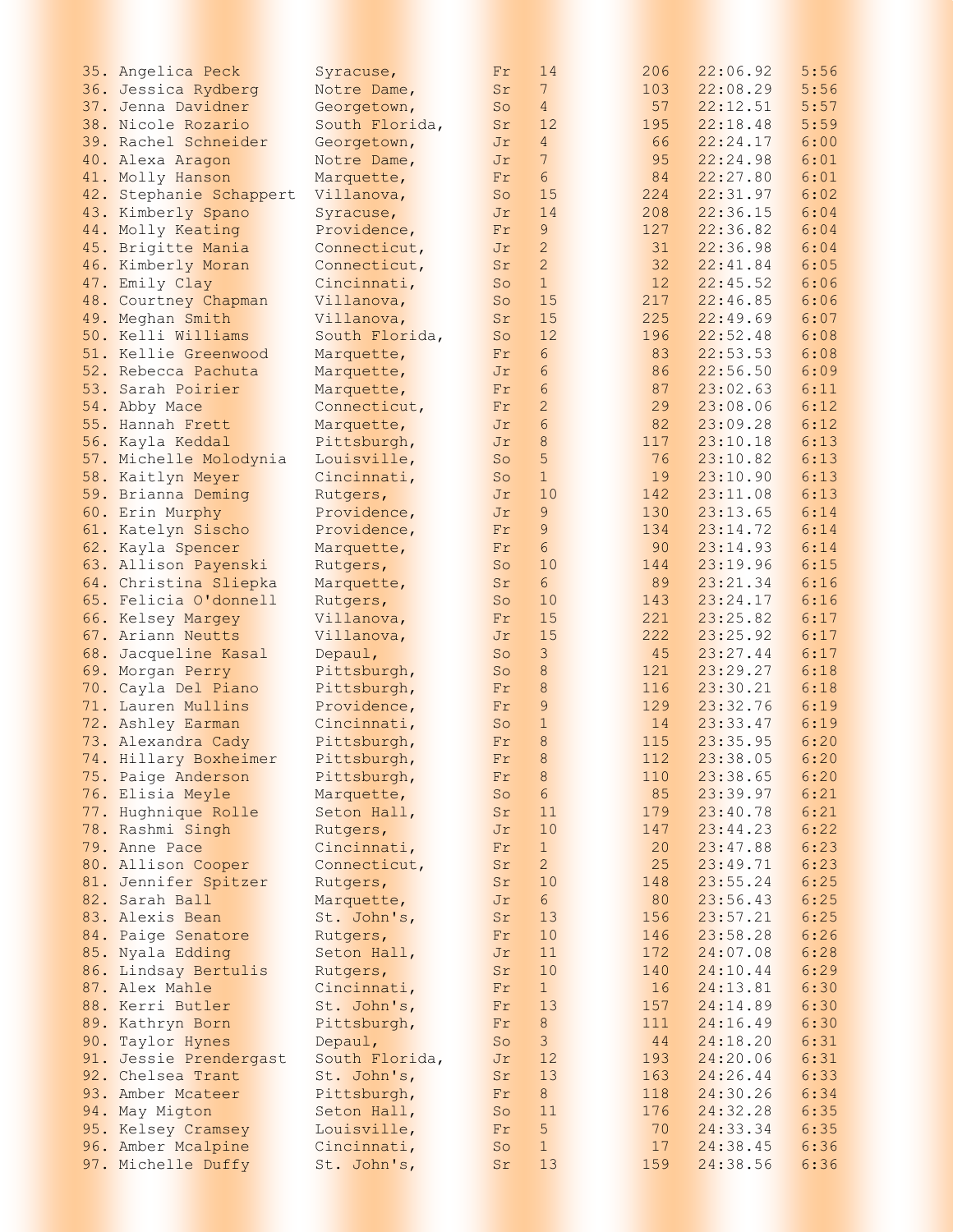| 98. Stephanie Vanpelt   | St. John's,    | Fr              | 13             | 166 | 24:43.26 | 6:38 |
|-------------------------|----------------|-----------------|----------------|-----|----------|------|
| 99. Bethany Evans       | South Florida, | Fr              | 12             | 186 | 24:44.57 | 6:38 |
| 100. Cassie Martin      | Louisville,    | Jr              | 5              | 75  | 24:46.53 | 6:39 |
| 101. Amanda Quaglia     | Seton Hall,    | Fr              | 11             | 178 | 24:51.15 | 6:40 |
| 102. Rachael James      | South Florida, | Sr              | 12             | 189 | 24:53.00 | 6:40 |
| 103. Megan Klein        | Louisville,    | SO <sub>2</sub> | 5              | 74  | 24:56.27 | 6:41 |
| 104. Leandra Munson     | South Florida, | Fr              | 12             | 191 | 24:56.61 | 6:41 |
| 105. Hannah Pulliam     | Depaul,        | Jr              | $\mathcal{E}$  | 47  | 24:57.80 | 6:42 |
| 106. Rachel Brown       | Pittsburgh,    | Fr              | 8              | 113 | 25:06.04 | 6:44 |
| 107. Maria Frigo        | Louisville,    | Jr              | 5              | 72  | 25:07.69 | 6:44 |
| 108. Ashlin Conroy      | St. John's,    | Fr              | 13             | 158 | 25:10.03 | 6:45 |
| 109. Abby Ritter        | South Florida, | So              | 12             | 194 | 25:10.75 | 6:45 |
| 110. Molly Shiroishi    | Depaul,        | Fr              | $\overline{3}$ | 48  | 25:12.53 | 6:46 |
| 111. Danielle Hernando  | Depaul,        | So              | 3              | 43  | 25:15.20 | 6:46 |
| 112. Robyn Oakley       | South Florida, | Sr              | 12             | 192 | 25:31.28 | 6:51 |
| 113. Paige Dooley       | Louisville,    | Jr              | 5              | 71  | 25:33.90 | 6:51 |
| 114. Michelle Allen     | Depaul,        | Jr              | 3              | 40  | 25:35.71 | 6:52 |
| 115. Stephanie Mee      | Cincinnati,    | Fr              | $\mathbf{1}$   | 18  | 25:37.03 | 6:52 |
| 116. Kayla Bratcher     | South Florida, | Jr              | 12             | 185 | 25:51.06 | 6:56 |
| 117. Veronica Thompson  | St. John's,    | Fr              | 13             | 164 | 25:51.21 | 6:56 |
| 118. Leah Kiyohara      | Louisville,    | Fr              | 5              | 73  | 25:55.66 | 6:57 |
| 119. Michelle Vanpelt   | St. John's,    | Fr              | 13             | 165 | 25:56.87 | 6:57 |
| 120. Kristen May        | Seton Hall,    | Jr              | 11             | 175 | 26:26.18 | 7:05 |
| 121. Ruth Ryan          | Seton Hall,    | Fr              | 11             | 180 | 27:20.98 | 7:20 |
| 122. Blair Bartosiewicz | Depaul,        | Fr              | 3              | 41  | 27:22.86 | 7:20 |
| 123. Samantha Young     | Seton Hall,    | Fr              | 11             | 181 | 27:32.88 | 7:23 |
| 124. Christina Chafos   | Seton Hall,    | Sr              | 11             | 171 | 28:00.11 | 7:30 |
| 125. Marigot Lustyk     | Seton Hall,    | Sr              | 11             | 174 | 28:03.56 | 7:31 |
| 126. Marisela Acevedo   | St. John's,    | Sr              | 13             | 155 | 28:04.66 | 7:32 |
|                         |                |                 |                |     |          |      |

## TEAM SCORE

## 1. Georgetown Total: Points 58

## PLACE NAME BI TIME

| 7.    | Madeline Chambers   | Georgetown,  |              | So F 4     | 55   | $21:00.01$ *            |  |
|-------|---------------------|--------------|--------------|------------|------|-------------------------|--|
| 8.    | Katrina Coogan      | Georgetown,  | So $F4$      |            | 56   | $21:04.77$ *            |  |
| 10.   | Annamarie Maag      | Georgetown,  |              | So $F4$    | 61   | $21:15.83*$             |  |
| 16.   | Samantha Nadel      | Georgetown,  | $Fr$ $F$ 4   |            | 62   | $21:26.18$ *            |  |
| 17.   | Kirsten Kasper      | Georgetown,  | Sr F 4       |            | 60   | $21:30.24$ *            |  |
| 19.   | Emily Jones         | Georgetown,  | Sr F 4       |            | 59   | 21:33.07                |  |
| 34.   | Hannah Neczypor     | Georgetown,  | So F 4       |            | 63   | 22:06.26                |  |
| 0.    | Jenna Davidner      | Georgetown,  |              | So $F4$    | 57   | 22:12.51                |  |
| 0.    | Rachel Schneider    | Georgetown,  | $Jr$ F $4$   |            | 66   | 22:24.17                |  |
| 2.    | <b>Connecticut</b>  |              |              |            |      | <b>Total: Points 68</b> |  |
| PLACE | NAMIE               |              |              |            | 18 I | TUMB                    |  |
| 4.    | Allison Lasnicki    | Connecticut, | $Jr$ $F$ $2$ |            | 28   | $20:52.27$ *            |  |
| 6.    | Lindsay Crevoiserat | Connecticut, |              | So F 2     | 26   | $20:58.84$ *            |  |
| 13.   | Lauren Sara         | Connecticut, | $Jr$ F $2$   |            | 33   | $21:21.72$ *            |  |
| 18.   | Shauna Mcniff       | Connecticut, | Sr F 2       |            | 30   | $21:32.19*$             |  |
| 27.   | Julia Zrinyi        | Connecticut, | $Fr$ $F$ 2   |            | 36   | $21:58.79$ *            |  |
|       |                     |              |              |            |      |                         |  |
| 39.   | Brigitte Mania      | Connecticut, |              | $Jr$ F $2$ | 31   | 22:36.98                |  |
| 40.   | Kimberly Moran      | Connecticut, | Sr F 2       |            | 32   | 22:41.84                |  |
| 0.    | Abby Mace           | Connecticut, | $Fr$ F $2$   |            | 29   | 23:08.06                |  |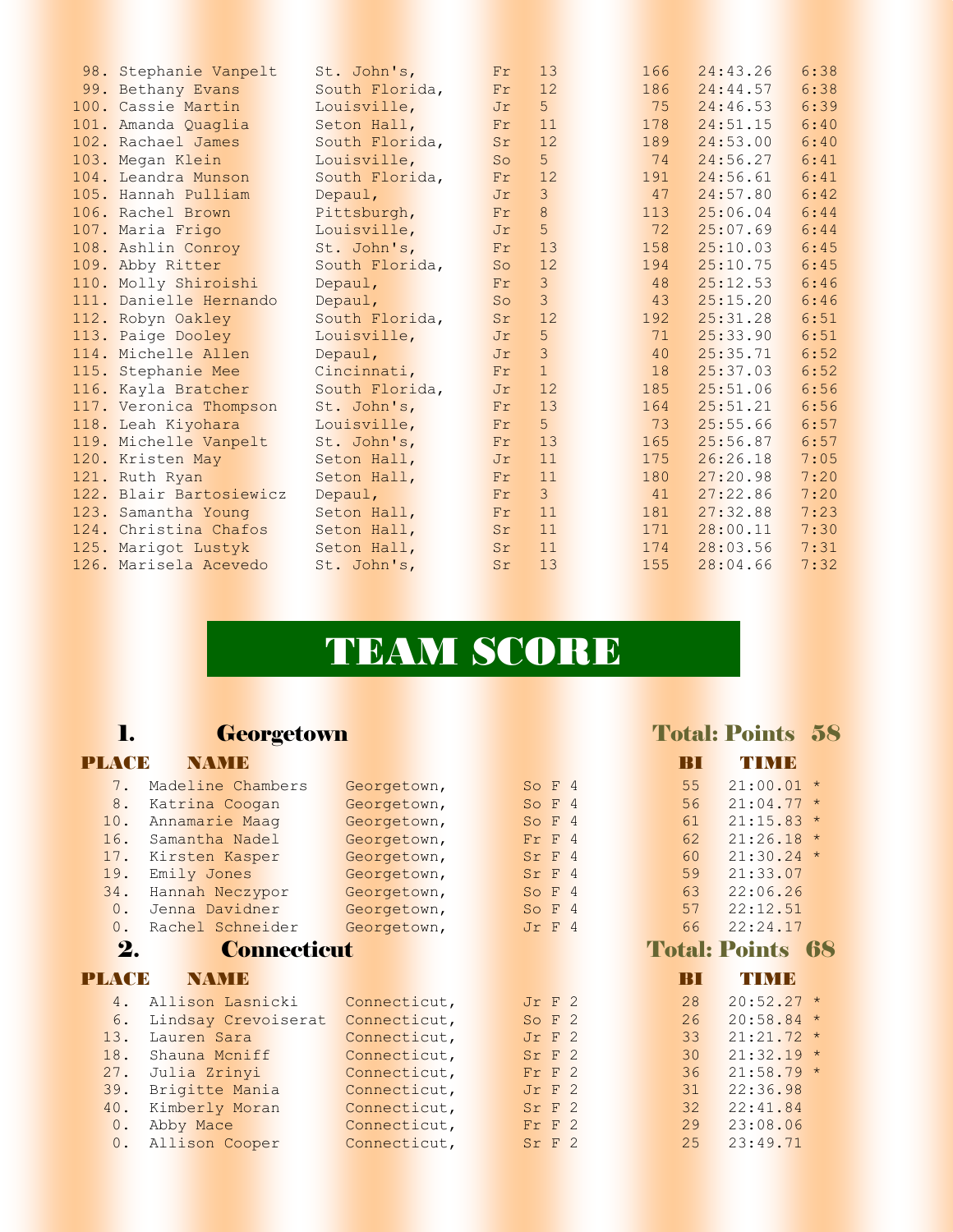| PLACE        | NAMID                              |                            |                                  |                | BI         | TIMB                               |
|--------------|------------------------------------|----------------------------|----------------------------------|----------------|------------|------------------------------------|
| 2.           | Sarah Collins                      | Providence,                | Fr F 9                           |                | 125        | 20:46.12                           |
| 5.           | Shelby Greany                      | Providence,                | Sr F 9                           |                | 126        | 20:56.50                           |
| 11.          | Laura Nagel                        | Providence,                | Jr F                             | 9              | 131        | 21:17.85                           |
| 24.          | Samantha Roecker                   | Providence,                | Sr F                             | 9              | 133        | 21:51.74                           |
| 38.          | Molly Keating                      | Providence,                | F<br>Fr                          | 9              | 127        | 22:36.82                           |
| 53.          | Erin Murphy                        | Providence,                | F<br>Jr                          | 9              | 130        | 23:13.65                           |
| 54.          | Katelyn Sischo                     | Providence,                | F<br>Fr                          | 9              | 134        | 23:14.72                           |
| 0.<br>4.     | Lauren Mullins<br><b>Villanova</b> | Providence,                | Fr F 9                           |                | 129        | 23:32.76<br><b>Total: Points 8</b> |
| PLACE        | <b>NAMIE</b>                       |                            |                                  |                | BI         | <b>TIMB</b>                        |
|              |                                    |                            |                                  |                |            |                                    |
| 1.<br>3.     | Emily Lipari<br>Nicky Akande       | Villanova,<br>Villanova,   | <b>Jr F 15</b><br><b>Jr F 15</b> |                | 220<br>215 | 20:45.33<br>20:48.84               |
| 14.          | Summer Cook                        | Villanova,                 | <b>Jr F 15</b>                   |                | 218        | 21:24.65                           |
| 28.          | Megan Venables                     | Villanova,                 | So F 15                          |                | 226        | 22:01.11                           |
| 37.          | Stephanie Schappert                | Villanova,                 | So F 15                          |                | 224        | 22:31.97                           |
| 42.          | Courtney Chapman                   | Villanova,                 | So F 15                          |                | 217        | 22:46.85                           |
| 43.          | Meghan Smith                       | Villanova,                 | Sr F                             | 15             | 225        | 22:49.69                           |
| 0.           | Kelsey Margey                      | Villanova,                 | $\mathbf{F}$<br>Fr               | 1.5            | 221        | 23:25.82                           |
| 0.           | Ariann Neutts                      | Villanova,                 | <b>Jr F 15</b>                   |                | 222        | 23:25.92                           |
|              | <b>Notre Dame</b><br>5.            |                            |                                  |                |            | <b>Total: Points 9</b>             |
| <b>PLACE</b> | <b>NAMIE</b>                       |                            |                                  |                | BI         | TIMB                               |
| 12.          | Kelly Curran                       | Notre Dame,                | Jr F                             | 7              | 97         | 21:21.48                           |
| 15.          | Rebecca Tracy                      | Notre Dame,                | Sr F                             | $\overline{7}$ | 106        | 21:25.64                           |
| 20.          | Hannah Eckstein                    | Notre Dame,                | So F                             | 7              | 98         | 21:33.39                           |
| 21.          | Gabby Gonzales                     | Notre Dame,                | So F                             | 7              | 100        | 21:36.63                           |
| 22.          | Molly Seidel                       | Notre Dame,                | Fr F                             | 7              | 104        | 21:45.32                           |
| 25.          | Danielle Aragon                    | Notre Dame,                | Fr F 7                           |                | 96         | 21:54.92                           |
| 33.<br>0.    | Meg Ryan                           | Notre Dame,                | Jr F<br>Sr F                     | 7<br>7         | 102<br>103 | 22:06.01<br>22:08.29               |
| 0.           | Jessica Rydberg<br>Alexa Aragon    | Notre Dame,<br>Notre Dame, | Jr F                             | 7              | 95         | 22:24.98                           |
|              | 6.<br><b>Syracuse</b>              |                            |                                  |                |            | <b>Total: Points II</b>            |
| <b>PLACE</b> | NAMIE                              |                            |                                  |                | BI         | TIMB                               |
| 9.           | Sarah Pagano                       | Syracuse,                  | Sr F                             | 14             | 205        | 21:10.42                           |
| 23.          | Brianna Nerud                      | Syracuse,                  | Fr F 14                          |                | 203        | 21:49.94                           |
| 26.          | Alexandra Clinton                  | Syracuse,                  | Jr F 14                          |                | 201        | 21:57.72                           |
| 29.          | Jessie Petersen                    | Syracuse,                  | So F 14                          |                | 207        | 22:01.40                           |
| 30.          | Erin Cawley                        | Syracuse,                  | <b>Jr F 14</b>                   |                | 200        | 22:02.80                           |
| 31.          | Meredith Speakman                  | Syracuse,                  | Fr F 14                          |                | 209        | 22:04.98                           |
| 32.          | Katie Fleischer                    | Syracuse,                  | Fr F 14                          |                | 202        | 22:05.30                           |
| 0.           | Angelica Peck                      | Syracuse,                  | Fr F 14                          |                | 206        | 22:06.92                           |
|              | 0. Kimberly Spano                  | Syracuse,                  | <b>Jr F 14</b>                   |                | 208        | 22:36.15                           |
|              | 7.<br>Marquette                    |                            |                                  |                |            | <b>Total: Points 2</b>             |
| PLACE        | <b>NAMB</b>                        |                            |                                  |                | BП         | TIMB                               |
| 36.          | Molly Hanson                       | Marquette,                 | $Fr$ $F$ 6                       |                | 84         | 22:27.80                           |
| 45.          | Kellie Greenwood                   | Marquette,                 | Fr F 6                           |                | 83         | 22:53.53                           |
| 46.          | Rebecca Pachuta                    | Marquette,                 | Jr F 6                           |                | 86         | 22:56.50                           |
| 47.          | Sarah Poirier                      | Marquette,                 | Fr F                             | 6              | 87         | 23:02.63                           |
| 48.          | Hannah Frett                       | Marquette,                 | Jr F 6                           |                | 82         | 23:09.28                           |
| 55.          | Kayla Spencer                      | Marquette,                 | Fr F 6                           |                | 90         | 23:14.93                           |
| 57.<br>0.    | Christina Sliepka<br>Elisia Meyle  | Marquette,<br>Marquette,   | Sr F 6<br>So F 6                 |                | 89<br>85   | 23:21.34<br>23:39.97               |
| 0.           | Sarah Ball                         | Marquette,                 | Jr F 6                           |                | 80         | 23:56.43                           |
|              |                                    |                            |                                  |                |            |                                    |

3. Providence Total: Points 80  $125$   $20:46.12$  \*  $126$   $20:56.50$  \*  $131$   $21:17.85$  \*  $133$   $21:51.74$  \*  $127$   $22:36.82$  \* Total: Points 83  $15$  220 20:45.33  $\star$  $\frac{15}{215}$  20:48.84 \*  $15$  218 21:24.65 \*  $15$  226 22:01.11  $*$  $\frac{15}{224}$  22:31.97 \* Total: Points 90  $97 \quad 21:21.48$  \*  $106$   $21:25.64$  \*  $98$  21:33.39 \*  $100$   $21:36.63$  \*  $104$   $21:45.32$  \* Total: Points 117  $\frac{14}{205}$  21:10.42 \*  $14$  203 21:49.94 \*  $\frac{14}{201}$  21:57.72 \*  $\frac{14}{207}$  22:01.40 \*  $\frac{14}{200}$  22:02.80 \* 0. Kimberly Surang Surang 22:36.15 Total: Points 222  $84$  22:27.80  $*$  $83. 22:53.53 *$  $6. 86. 22:56.50 *$  $6$  87 23:02.63  $*$  $6$  82 23:09.28  $*$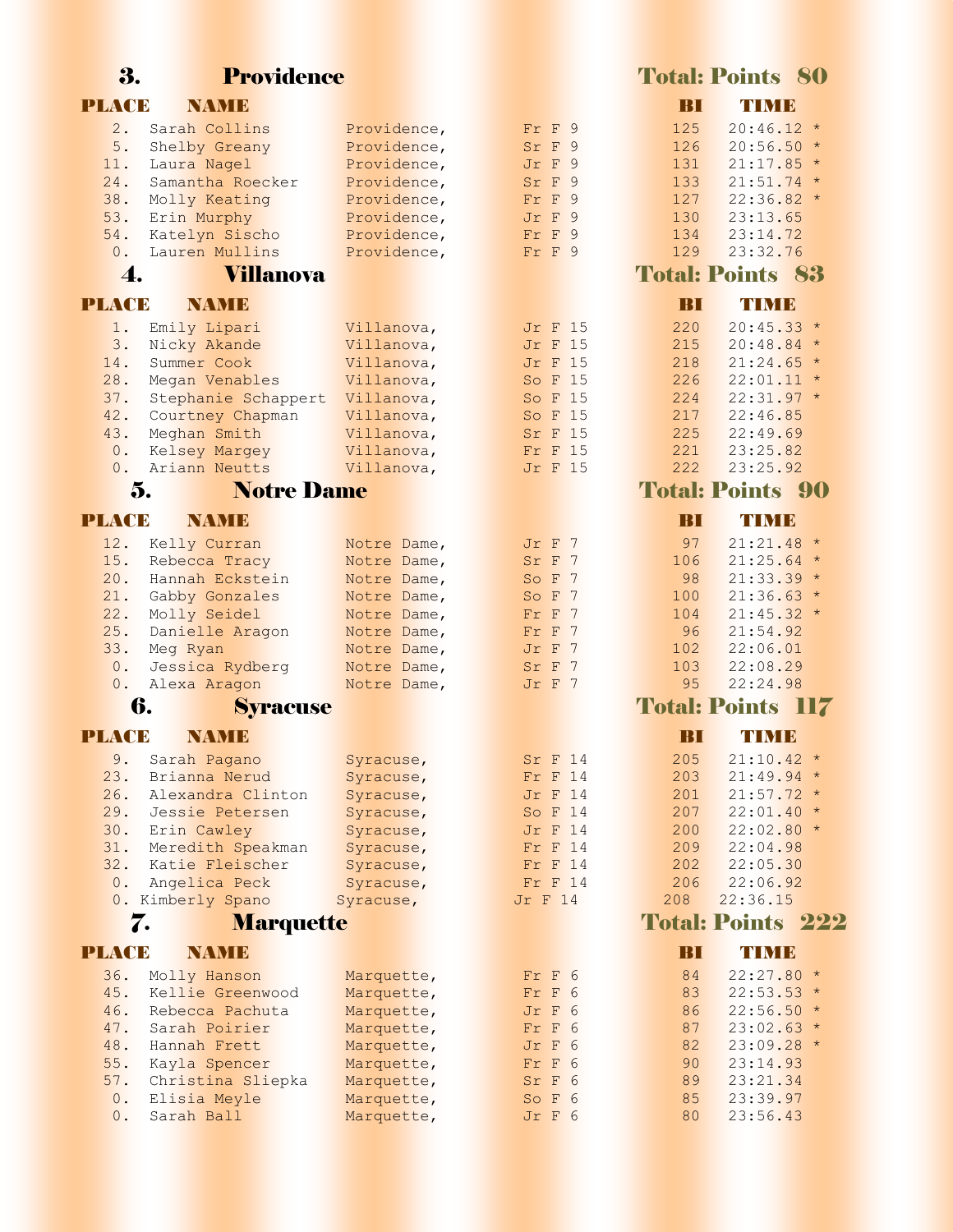| 8.           | <b>Cincinnati</b>                  |                                  |                           |                 | <b>Total: Points 296</b>    |
|--------------|------------------------------------|----------------------------------|---------------------------|-----------------|-----------------------------|
| <b>PLACE</b> | <b>NAMIE</b>                       |                                  |                           | TRTI            | <b>TIMB</b>                 |
| 41.          | Emily Clay                         | Cincinnati,                      | So F 1                    | 12              | $22:45.52*$                 |
| 51.          | Kaitlyn Meyer                      | Cincinnati,                      | So F 1                    | 19              | $23:10.90*$                 |
| 62.          | Ashley Earman                      | Cincinnati,                      | So F 1                    | 14              | $23:33.47$ *                |
| 68.          | Anne Pace                          | Cincinnati,                      | $Fr$ $F$ $1$              | 20              | $23:47.88$ *                |
| 74.          | Alex Mahle                         | Cincinnati,                      | $Fr$ $F$ 1                | 16              | $24:13.81$ *                |
| 82.          | Amber Mcalpine                     | Cincinnati,                      | So F 1                    | 17              | 24:38.45                    |
| 99.          | Stephanie Mee                      | Cincinnati,                      | $Fr$ $F$ 1                | 18              | 25:37.03                    |
| 9.           | Pittsburgh                         |                                  |                           |                 | <b>Total: Points 297</b>    |
| <b>PLACE</b> | NAMID                              |                                  |                           | BП              | <b>TIMB</b>                 |
| 49.          | Kayla Keddal                       | Pittsburgh,                      | Jr F 8                    | 117             | $23:10.18$ *                |
| 60.          | Morgan Perry                       | Pittsburgh,                      | So F 8                    | 121             | $23:29.27$ *                |
| 61.          | Cayla Del Piano                    | Pittsburgh,                      | $Fr$ $F$ 8                | 116             | $23:30.21$ *                |
| 63.          | Alexandra Cady                     | Pittsburgh,                      | $Fr$ $F$ 8                | 115             | $23:35.95$ *                |
| 64.          | Hillary Boxheimer                  | Pittsburgh,                      | $Fr$ $F$ 8                | 112             | $23:38.05*$                 |
| 65.          | Paige Anderson                     | Pittsburgh,                      | Fr F 8                    | 110             | 23:38.65                    |
| 76.<br>$0$ . | Kathryn Born<br>Amber Mcateer      | Pittsburgh,                      | $Fr$ $F$ 8<br>$Fr$ $F$ 8  | 111<br>118      | 24:16.49                    |
| 0.           | Rachel Brown                       | Pittsburgh,<br>Pittsburgh,       | Fr F 8                    | 113             | 24:30.26<br>25:06.04        |
| 10.          |                                    |                                  |                           |                 | <b>Total: Points 302</b>    |
|              | <b>Rutgers</b>                     |                                  |                           |                 |                             |
| <b>PLACE</b> | <b>NAMIE</b>                       |                                  |                           | BI              | TIMB                        |
| 52.          | Brianna Deming                     | Rutgers,                         | <b>Jr F 10</b>            | 142             | $23:11.08*$                 |
| 56.          | Allison Payenski                   | Rutgers,                         | So F 10                   | 144             | $23:19.96*$                 |
| 58.          | Felicia O'donnell                  | Rutgers,                         | So F 10                   | 143             | $23:24.17$ *                |
| 67.          | Rashmi Singh                       | Rutgers,                         | <b>Jr F 10</b>            | 147             | $23:44.23$ *                |
| 69.          | Jennifer Spitzer                   | Rutgers,                         | <b>Sr F 10</b>            | 148             | $23:55.24$ *                |
| 71.<br>73.   | Paige Senatore<br>Lindsay Bertulis | Rutgers,                         | Fr F 10<br><b>Sr F 10</b> | 146<br>140      | 23:58.28<br>24:10.44        |
|              |                                    | Rutgers,                         |                           |                 |                             |
| 11.          | <b>South l Florida</b>             |                                  |                           |                 | <b>Total: Points 330</b>    |
| <b>PLACE</b> | NAMID                              |                                  |                           | BП              | <b>TIMB</b>                 |
| 35.          | Nicole Rozario                     | South Florida,                   | Sr F 12                   | 195             | $22:18.48$ *                |
| 44.          | Kelli Williams                     | South Florida,                   | So F 12                   | 196             | $22:52.48$ *                |
| 78.          | Jessie Prendergast                 | South Florida,                   | <b>Jr F 12</b>            | 193             | $24:20.06*$                 |
| 85.          | Bethany Evans                      | South Florida,                   | $Fr$ $F$ 12               | 186             | $24:44.57$ *                |
| 88.          | Rachael James                      | South Florida,                   | Sr F 12                   | 189             | $24:53.00 *$                |
| 90.          | Leandra Munson                     | South Florida,                   | $Fr$ F 12                 | 191             | 24:56.61                    |
| 94.<br>0.    | Abby Ritter                        | South Florida,<br>South Florida, | So F 12<br>Sr F 12        | 194<br>192      | 25:10.75                    |
| 0.           | Robyn Oakley<br>Kayla Bratcher     | South Florida,                   | <b>Jr F 12</b>            | 185             | 25:31.28<br>25:51.06        |
| 12.          | <b>St. John's</b>                  |                                  |                           |                 | <b>Total: Points 391</b>    |
|              |                                    |                                  |                           |                 |                             |
| <b>PLACE</b> | <b>NAME</b>                        |                                  |                           | $\overline{B}I$ | TIME                        |
| 70.          | Alexis Bean                        | St. John's,                      | Sr F 13                   | 156             | $23:57.21$ *                |
| 75.          | Kerri Butler                       | St. John's,                      | $Fr$ $F$ 13               | 157             | $24:14.89*$                 |
| 79.<br>83.   | Chelsea Trant<br>Michelle Duffy    | St. John's,<br>St. John's,       | Sr F 13<br>Sr F 13        | 163<br>159      | $24:26.44$ *<br>$24:38.56*$ |
| 84.          | Stephanie Vanpelt                  | St. John's,                      | Fr F 13                   | 166             | $24:43.26$ *                |
| 93.          | Ashlin Conroy                      | St. John's,                      | Fr F 13                   | 158             | 25:10.03                    |
| 100.         | Veronica Thompson                  | St. John's,                      | Fr F 13                   | 164             | 25:51.21                    |
| 0.           | Michelle Vanpelt                   | St. John's,                      | Fr F 13                   | 165             | 25:56.87                    |
| 0.           | Marisela Acevedo                   | St. John's,                      | Sr F 13                   | 155             | 28:04.66                    |
|              |                                    |                                  |                           |                 |                             |